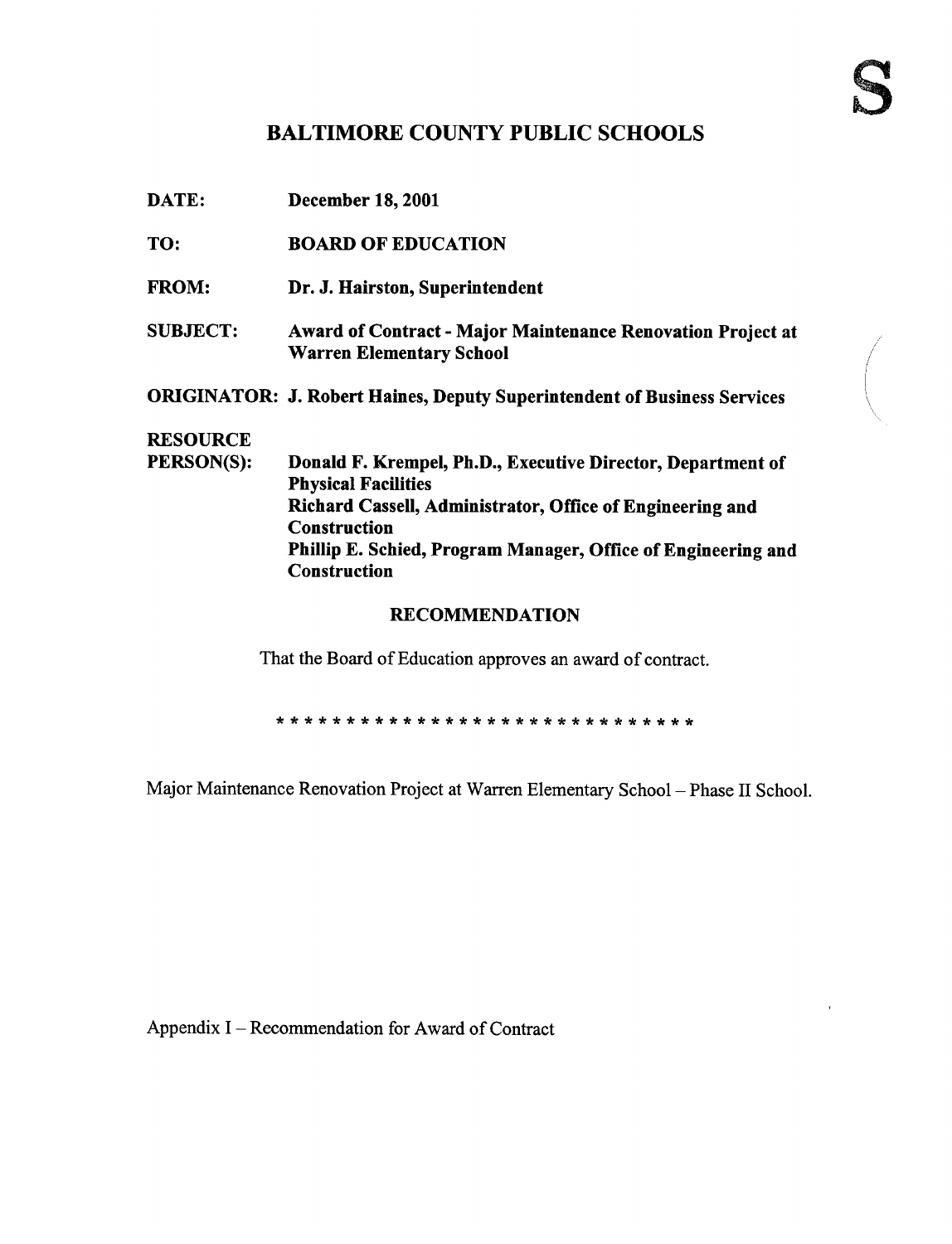## Recommendation for Award of Contract Major Maintenance Renovation Project - Warren Elementary School December 18, 2001

On November 30, 2001, six (6) bids were received for the Major Maintenance Renovations at Warren Elementary School - Bid #3DI-REN2-186A. This project consists of renovations and upgrades to the existing heating, electrical and plumbing systems at this school. A summary of the bids is attached. Based on the bids received, the Department of Physical Facilities recommends an award of contract to North Point Builders, Inc., the lowest responsive bidder, in the amount of \$1,494,000.00.

At this time, we are also requesting a 5% Change Order Allocation in the amount of \$74,700.00 to cover any unforeseen conditions and minor changes to the contract, to be authorized and approved by the Building Committee in accordance with Board Policy.

Funding for these projects is available from the Capital Budget Project  $#665 -$ Major Maintenance.

APPROVED:

ternungen tor

Donald F. Krempel, Ph.D. **Executive Director**